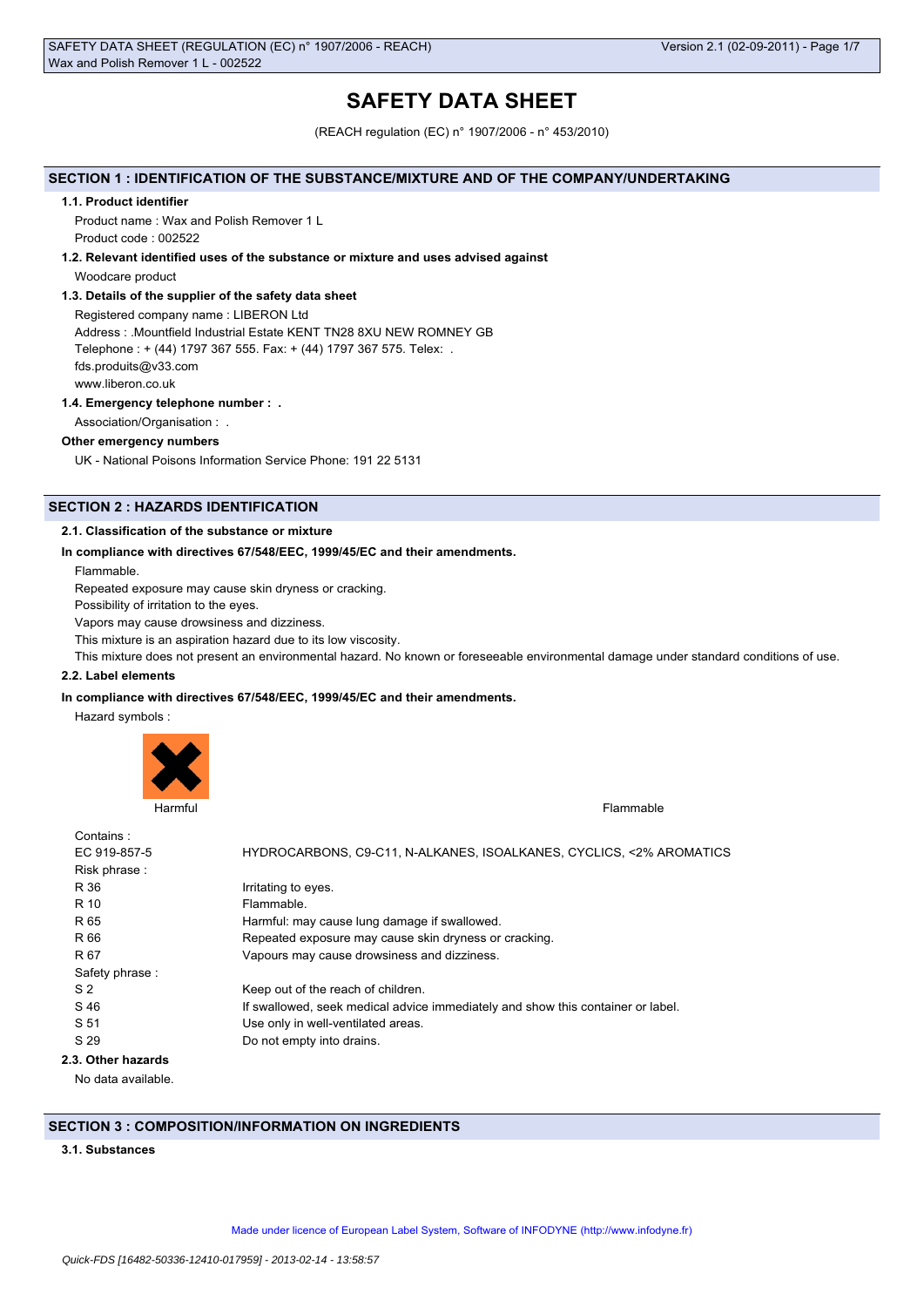No substances fulfil the criteria set forth in annexe II section A of the REACH regulation (EC) n° 1907/2006.

# **3.2. Mixtures**

# **Composition :**

| Identification          | Name                     | Classification           | $\frac{0}{0}$         |
|-------------------------|--------------------------|--------------------------|-----------------------|
| EC: 919-857-5           | HYDROCARBONS, C9-C11,    | GHS07, GHS08, GHS02, Dgr | $50 \le x \% \le 100$ |
| REACH: 01-2119463258-33 | N-ALKANES, ISOALKANES,   | Xn                       |                       |
|                         | CYCLICS, <2% AROMATICS   | H:226-304-336            |                       |
|                         |                          | EUH:066                  |                       |
|                         |                          | R: 10-65-66-67           |                       |
| INDEX: 603-016-00-1     | DIACETONE ALCOHOL        | GHS07, Wng               | $2.5 \le x \% \le 10$ |
| CAS: 123-42-2           |                          | Xi                       |                       |
| EC: 204-626-7           |                          | H:319                    |                       |
|                         |                          | R: 36                    |                       |
|                         | 1 N-BUTOXY PROPANOL-2    | GHS07, Wng               | $2.5 \le x \% \le 10$ |
|                         |                          | Xi                       |                       |
|                         |                          | H:315-319                |                       |
|                         |                          | R: 36/38                 |                       |
| CAS: 8000-41-7          | <b>TERPINEOL</b>         | GHS07, Wng               | $2.5 \le x \% \le 10$ |
|                         |                          | Xi                       |                       |
|                         |                          | H:315-319                |                       |
|                         |                          | R: 36/38                 |                       |
| CAS: 102-71-6           | 2,2",2"-NITRILOTRIETHAOL |                          | $0 \le x \% \le 2.5$  |

# **SECTION 4 : FIRST AID MEASURES**

As a general rule, in case of doubt or if symptoms persist, always call a doctor.

NEVER induce swallowing by an unconscious person.

# **4.1. Description of first aid measures**

**In the event of exposure by inhalation :**

In the event of massive inhalation, remove the person exposed to fresh air. Keep warm and at rest.

### **In the event of splashes or contact with eyes :**

Wash thoroughly with soft, clean water for 15 minutes holding the eyelids open.

If there is any redness, pain or visual impairment, consult an ophthalmologist.

### **In the event of splashes or contact with skin :**

Remove contaminated clothing and wash the skin thoroughly with soap and water or a recognised cleaner.

Watch out for any remaining product between skin and clothing, watches, shoes, etc.

If the contaminated area is widespread and/or there is damage to the skin, a doctor must be consulted or the patient transferred to hospital.

### **In the event of swallowing :**

In the event of swallowing, if the quantity is small (no more than one mouthful), rinse the mouth with water and consult a doctor. Seek medical attention immediately, showing the label.

If swallowed accidentally, call a doctor to ascertain whether observation and hospital care will be necessary. Show the label.

# **4.2. Most important symptoms and effects, both acute and delayed**

No data available.

# **4.3. Indication of any immediate medical attention and special treatment needed**

No data available.

# **SECTION 5 : FIREFIGHTING MEASURES**

# Flammable.

Chemical powders, carbon dioxide and other extinguishing gas are suitable for small fires.

# **5.1. Extinguishing media**

Keep packages near the fire cool, to prevent pressurised containers from bursting.

# **Suitable methods of extinction**

- In the event of a fire, use :
- sprayed water or water mist
- water with AFFF (Aqueous Film Forming Foam) additive
- halon
- foam
- multipurpose ABC powder
- BC powder
- carbon dioxide (CO2)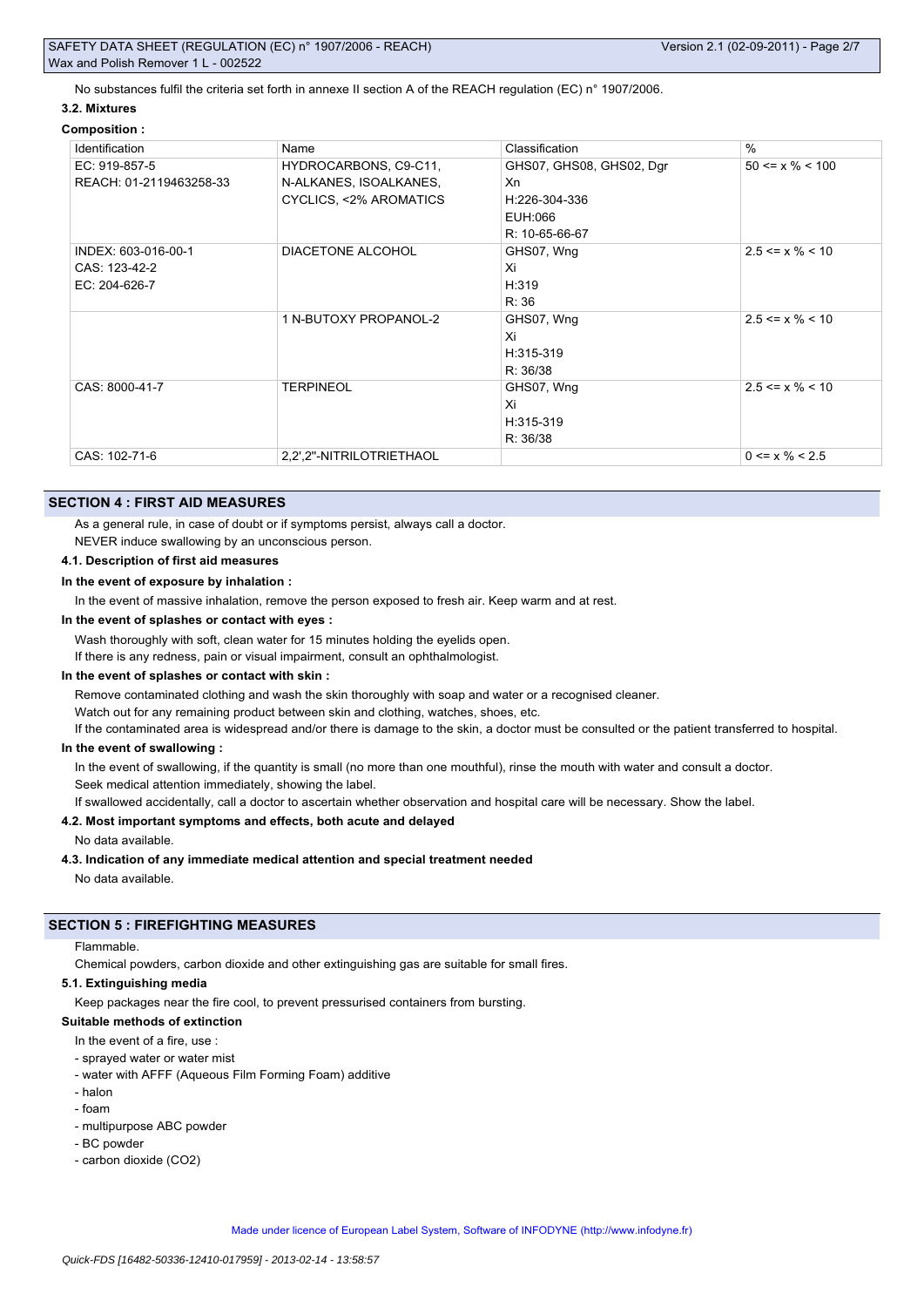Prevent the effluent of fire-fighting measures from entering drains or waterways.

### **Unsuitable methods of extinction**

In the event of a fire, do not use :

- water jet

#### **5.2. Special hazards arising from the substance or mixture**

A fire will often produce a thick black smoke. Exposure to decomposition products may be hazardous to health.

Do not breathe in smoke.

In the event of a fire, the following may be formed :

- carbon monoxide (CO)

- carbon dioxide (CO2)

### **5.3. Advice for firefighters**

Fire-fighting personnel are to be equipped with autonomous insulating breathing apparatus.

# **SECTION 6 : ACCIDENTAL RELEASE MEASURES**

#### **6.1. Personal precautions, protective equipment and emergency procedures**

Consult the safety measures listed under headings 7 and 8.

# **For non fire-fighters**

Avoid inhaling the vapors.

### Avoid any contact with the skin and eyes.

If a large quantity has been spilt, evacuate all personnel and only allow intervention by trained operators equipped with safety apparatus.

# **For fire-fighters**

Fire-fighters will be equipped with suitable personal protective equipment (See section 8).

### **6.2. Environmental precautions**

Contain and control the leaks or spills with non-combustible absorbent materials such as sand, earth, vermiculite, diatomaceous earth in drums for waste disposal.

Prevent any material from entering drains or waterways.

### **6.3. Methods and material for containment and cleaning up**

Clean preferably with a detergent, do not use solvents.

#### **6.4. Reference to other sections**

No data available.

# **SECTION 7 : HANDLING AND STORAGE**

Requirements relating to storage premises apply to all facilities where the mixture is handled.

# **7.1. Precautions for safe handling**

Always wash hands after handling.

Remove and wash contaminated clothing before re-using.

Ensure that there is adequate ventilation, especially in confined areas.

### **Fire prevention :**

Handle in well-ventilated areas.

Vapours are heavier than air. They can spread along the ground and form mixtures that are explosive with air.

Prevent the formation of flammable or explosive concentrations in air and avoid vapor concentrations higher than the occupational exposure limits.

Never inhale this mixture.

Prevent the accumulation of electrostatic charges with connections to earth.

The mixture can become electrostatically charged : always earth during decanting operations. Wear antistatic shoes and clothing and floors should be electrically conductive.

Use the mixture in premises free of naked flames or other sources of ignition and ensure that electrical equipment is suitably protected.

Keep packages tightly closed and away from sources of heat, sparks and naked flames.

Do not use tools which may produce sparks. Do not smoke.

Prevent access by unauthorised personnel.

# **Recommended equipment and procedures :**

For personal protection, see section 8.

Observe precautions stated on label and also industrial safety regulations.

Avoid inhaling vapors.

Avoid inhaling vapors. Carry out any industrial operation which may give rise to this in a sealed apparatus.

Provide vapor extraction at the emission source and also general ventilation of the premises.

Avoid skin and eye contact with this mixture.

Packages which have been opened must be reclosed carefully and stored in an upright position.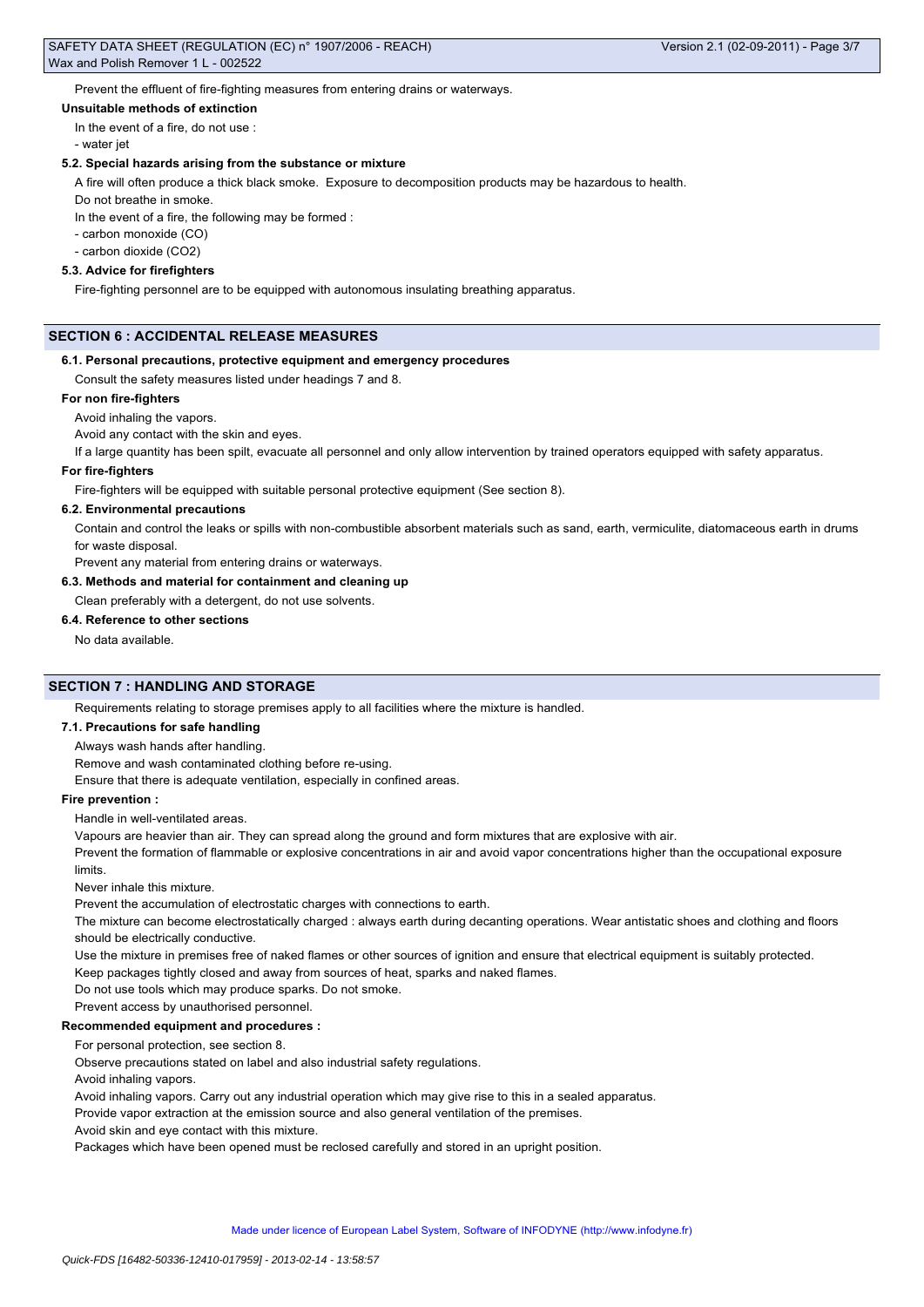# **Prohibited equipment and procedures :**

# No smoking, eating or drinking in areas where the mixture is used.

### **7.2. Conditions for safe storage, including any incompatibilities**

No data available.

### **Storage**

Keep out of reach of children.

Keep the container tightly closed in a dry, well-ventilated place

Keep away from all sources of ignition - do not smoke.

Keep well away from all sources of ignition, heat and direct sunlight

Avoid accumulation of electrostatic charges.

The floor must be impermeable and form a collecting basin so that, in the event of an accidental spillage, the liquid cannot spread beyond this area.

# **Packaging**

Always keep in packaging made of an identical material to the original.

**7.3. Specific end use(s)**

No data available.

# **SECTION 8 : EXPOSURE CONTROLS/PERSONAL PROTECTION**

### **8.1. Control parameters**

### **Occupational exposure limits :**

- ACGIH TLV (American Conference of Governmental Industrial Hygienists, Threshold Limit Values, 2010) :

| <b>CAS</b>                       | TWA:                                                      | STEL:             | Ceiling:                 | Definition:              | Criteria : |         |  |
|----------------------------------|-----------------------------------------------------------|-------------------|--------------------------|--------------------------|------------|---------|--|
| 123-42-2                         | 50 ppm                                                    |                   | $\overline{\phantom{0}}$ |                          |            |         |  |
| 102-71-6                         | $5 \,\mathrm{mg/m}$                                       |                   |                          |                          |            |         |  |
|                                  | - Germany - AGW (BAuA - TRGS 900, 21/06/2010) :           |                   |                          |                          |            |         |  |
| <b>CAS</b>                       | VME:                                                      | VME:              | <b>Excess</b>            | <b>Notes</b>             |            |         |  |
| 123-42-2                         | $20 \text{ ml/m}$ 3                                       | $96 \text{ mg/m}$ | 2(1)                     | DFG, H                   |            |         |  |
| - France (INRS - ED984 : 2008) : |                                                           |                   |                          |                          |            |         |  |
| <b>CAS</b>                       | $VME-ppm$ :                                               | $VME-mq/m3$ :     | $VLE-ppm$ :              | $VLE-mq/m3$ :            | Notes:     | TMP No: |  |
| 123-42-2                         | $50^{\circ}$                                              | 240               |                          |                          |            | 84      |  |
|                                  | - UK / WEL (Workplace exposure limits, EH40/2005, 2007) : |                   |                          |                          |            |         |  |
| <b>CAS</b>                       | TWA:                                                      | STEL:             | Ceiling:                 | Definition:              | Criteria : |         |  |
| 123-42-2                         | 50 ppm                                                    | 75 ppm            | $\overline{\phantom{0}}$ | $\overline{\phantom{0}}$ |            |         |  |

# **8.2. Exposure controls**

# **Personal protection measures, such as personal protective equipment**

Use personal protective equipment that is clean and has been properly maintained.

Store personal protective equipment in a clean place, away from the work area.

Never eat, drink or smoke during use. Remove and wash contaminated clothing before re-using. Ensure that there is adequate ventilation, especially in confined areas.

### **- Eye / face protection**

Avoid contact with eyes.

Use eye protectors designed to protect against liquid splashes

Before handling, wear safety goggles with protective sides accordance with standard EN166.

In the event of high danger, protect the face with a face shield.

Prescription glasses are not considered as protection.

Individuals wearing contact lenses should wear prescription glasses during work where they may be exposed to irritant vapours.

Provide eyewash stations in facilities where the product is handled constantly.

### **- Hand protection**

Use suitable protective gloves that are resistant to chemical agents in accordance with standard EN374.

Gloves must be selected according to the application and duration of use at the workstation.

Protective gloves need to be selected according to their suitability for the workstation in question : other chemical products that may be handled, necessary physical protections (cutting, pricking, heat protection), level of dexterity required.

Type of gloves recommended :

- Nitrile rubber (butadiene-acrylonitrile copolymer rubber (NBR))

- PVA (Polyvinyl alcohol)

Recommended properties :

- Impervious gloves in accordance with standard EN374

# **- Body protection**

Avoid skin contact.

Wear suitable protective clothing.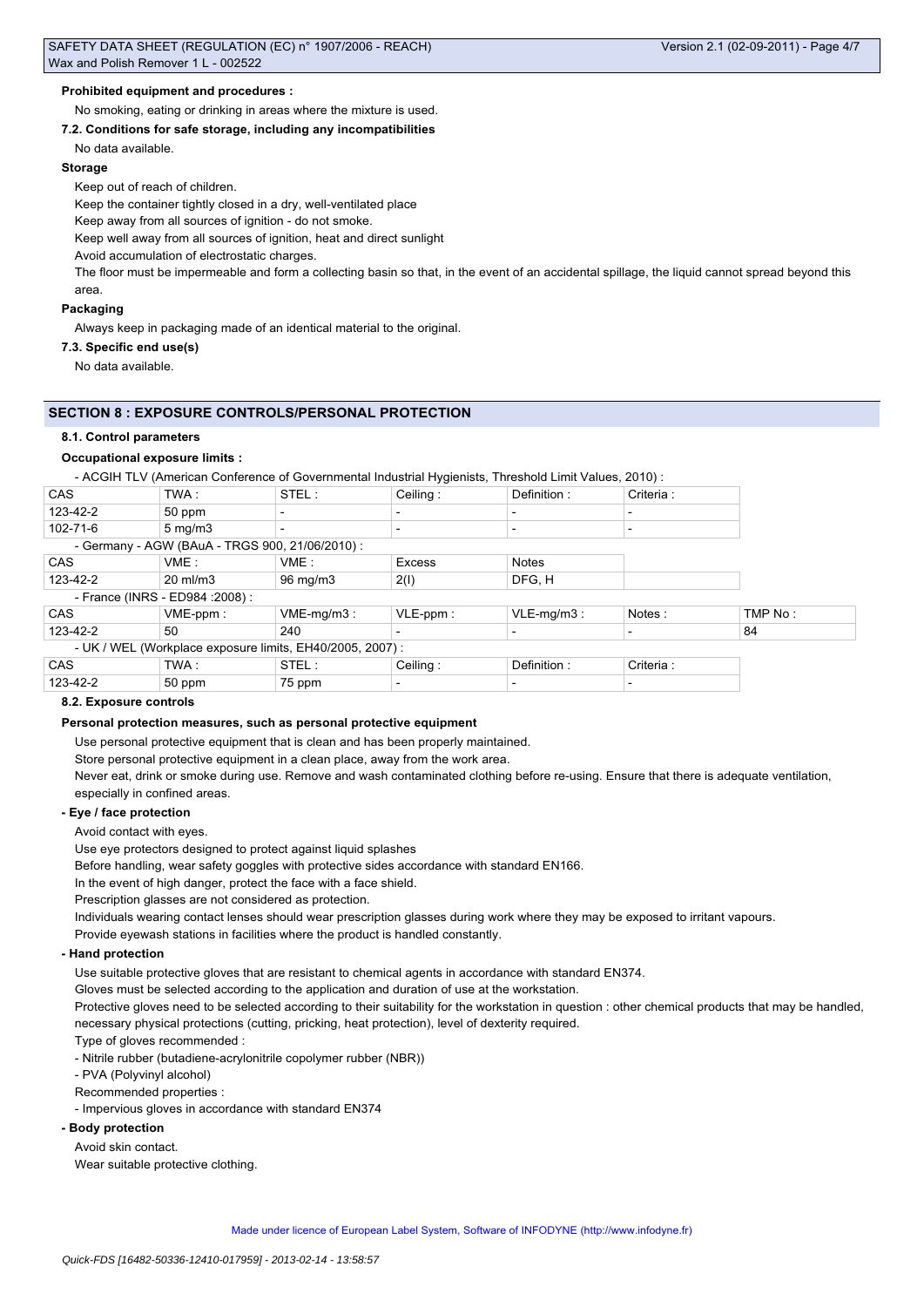Suitable type of protective clothing :

In the event of substantial spatter, wear liquid-tight protective clothing against chemical risks (type 3) in accordance with EN14605 to prevent skin contact.

In the event of a risk of splashing, wear protective clothing against chemical risks (type 6) in accordance with EN13034 to prevent skin contact. Work clothing worn by personnel shall be laundered regularly.

After contact with the product, all parts of the body that have been soiled must be washed.

# **- Respiratory protection**

Avoid breathing vapours.

If the ventilation is insufficient, wear appropriate breathing apparatus.

When workers are confronted with concentrations that are above occupational exposure limits, they must wear a suitable, approved, respiratory protection device.

# **SECTION 9 : PHYSICAL AND CHEMICAL PROPERTIES**

### **9.1. Information on basic physical and chemical properties**

**General information :**

| Physical state:                                        | fluid liquid.        |  |  |  |
|--------------------------------------------------------|----------------------|--|--|--|
| Important health, safety and environmental information |                      |  |  |  |
| pH :                                                   | Not relevant.        |  |  |  |
| Flash point interval :                                 | not relevant.        |  |  |  |
| Flash Point:                                           | 38.00 °C.            |  |  |  |
| Vapour pressure :                                      | not relevant.        |  |  |  |
| Density:                                               | $0.7 - 0.8$          |  |  |  |
| Water solubility:                                      | Insoluble.           |  |  |  |
| Viscosity:                                             | $v < 7$ mm2/s (40°C) |  |  |  |

# **9.2. Other information**

No data available.

# **SECTION 10 : STABILITY AND REACTIVITY**

### **10.1. Reactivity**

No data available.

#### **10.2. Chemical stability**

This mixture is stable under the recommended handling and storage conditions in section 7.

# **10.3. Possibility of hazardous reactions**

When exposed to high temperatures, the mixture can release hazardous decomposition products, such as carbon monoxide and dioxide, fumes and nitrogen oxide.

### **10.4. Conditions to avoid**

Any apparatus likely to produce a flame or to have a metallic surface at high temperature (burners, electric arcs, furnaces etc.) must not be allowed on the premises.

- Avoid :
- accumulation of electrostatic charges.
- heating
- heat

- flames and hot surfaces

# **10.5. Incompatible materials**

# **10.6. Hazardous decomposition products**

The thermal decomposition may release/form :

- carbon monoxide (CO)
- carbon dioxide (CO2)

# **SECTION 11 : TOXICOLOGICAL INFORMATION**

# **11.1. Information on toxicological effects**

Exposure to vapours from solvents in the mixture in excess of the stated occupational exposure limit may result in adverse health effects such as mucous membrane and respiratory system irritation and adverse effects on kidney, liver and central nervous system.

Symptoms produced will include headaches, numbness, dizziness, fatigue, muscular asthenia and, in extreme cases, loss of consciousness. Repeated or prolonged contact with the mixture may cause removal of natural oil from the skin resulting in non-allergic contact dermatitis and absorption through the skin.

May have reversible effects on the eyes, such as eye irritation which is totally reversible by the end of observation at 21 days. Splashes in the eyes may cause irritation and reversible damage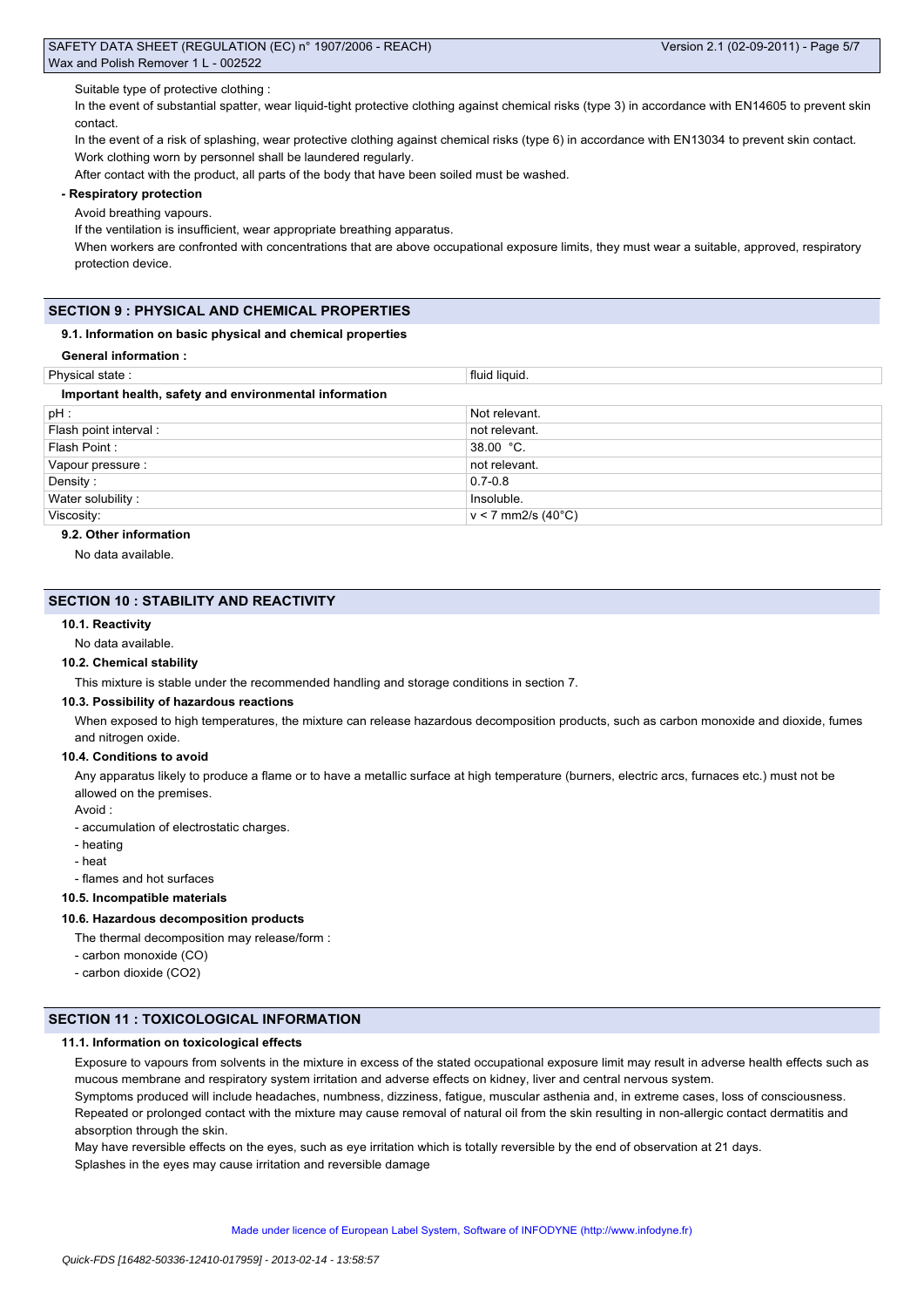Narcotic effects may occur, such as drowsiness, narcosis, decreased alertness, loss of reflexes, lack of coordination or dizziness. Effects may also occur in the form of violent headaches or nausea, judgement disorder, giddiness, irritability, fatigue or memory disturbance. Aspiration toxicity includes severe acute effects such as chemical pneumonia, varying degrees of pulmonary injury or death following aspiration.

### **11.1.1. Substances**

No toxicological data available for the substances.

# **11.1.2. Mixture**

No toxicological data available for the mixture.

### **Aspiration hazard :**

Aspiration toxicity includes severe acute effects such as chemical pneumonia, varying degrees of pulmonary injury or death following aspiration.

# **Monograph(s) from the IARC (International Agency for Research on Cancer) :**

CAS 102-71-6 : IARC Group 3 : The agent is not classifiable as to its carcinogenicity to humans.

# **SECTION 12 : ECOLOGICAL INFORMATION**

### **12.1. Toxicity**

### **12.1.1. Substances**

No aquatic toxicity data available for the substances.

### **12.1.2. Mixtures**

No aquatic toxicity data available for the mixture.

# **12.2. Persistence and degradability**

No data available.

# **12.3. Bioaccumulative potential**

No data available.

# **12.4. Mobility in soil**

No data available.

# **12.5. Results of PBT and vPvB assessment**

No data available.

# **12.6. Other adverse effects**

No data available.

# **SECTION 13 : DISPOSAL CONSIDERATIONS**

Proper waste management of the mixture and/or its container must be determined in accordance with Directive 2008/98/EC.

# **13.1. Waste treatment methods**

Do not pour into drains or waterways.

### **Waste :**

Waste management is carried out without endangering human health, without harming the environment and, in particular without risk to water, air, soil, plants or animals.

Recycle or dispose of waste in compliance with current legislation, preferably via a certified collector or company.

Do not contaminate the ground or water with waste, do not dispose of waste into the environment.

# **Soiled packaging :**

Empty container completely. Keep label(s) on container. Give to a certified disposal contractor.

# **SECTION 14 : TRANSPORT INFORMATION**

Transport product in compliance with provisions of the ADR for road, RID for rail, IMDG for sea and ICAO/IATA for air transport (ADR 2011 - IMDG 2010 - ICAO/IATA 2011).

- Classification :



UN1263=PAINT (including paint, lacquer, enamel, stain, shellac, varnish, polish, liquid filler and liquid lacquer base) or PAINT RELATED MATERIAL (including paint thinning and reducing compound)

| <b>ADR/RID</b> | Class | Code | Pack gr. | Label | ≒ldent. | ᅬ<br>$\sim$ | Provis.   | EQ            | Cat. | Tunnel |
|----------------|-------|------|----------|-------|---------|-------------|-----------|---------------|------|--------|
|                | ີ     | $-$  | Ш        |       | 30      | ◡∟          | 163 640EE | $-$<br>-<br>- | ÷.   | D/E    |
|                |       |      |          |       |         |             | 650       |               |      |        |